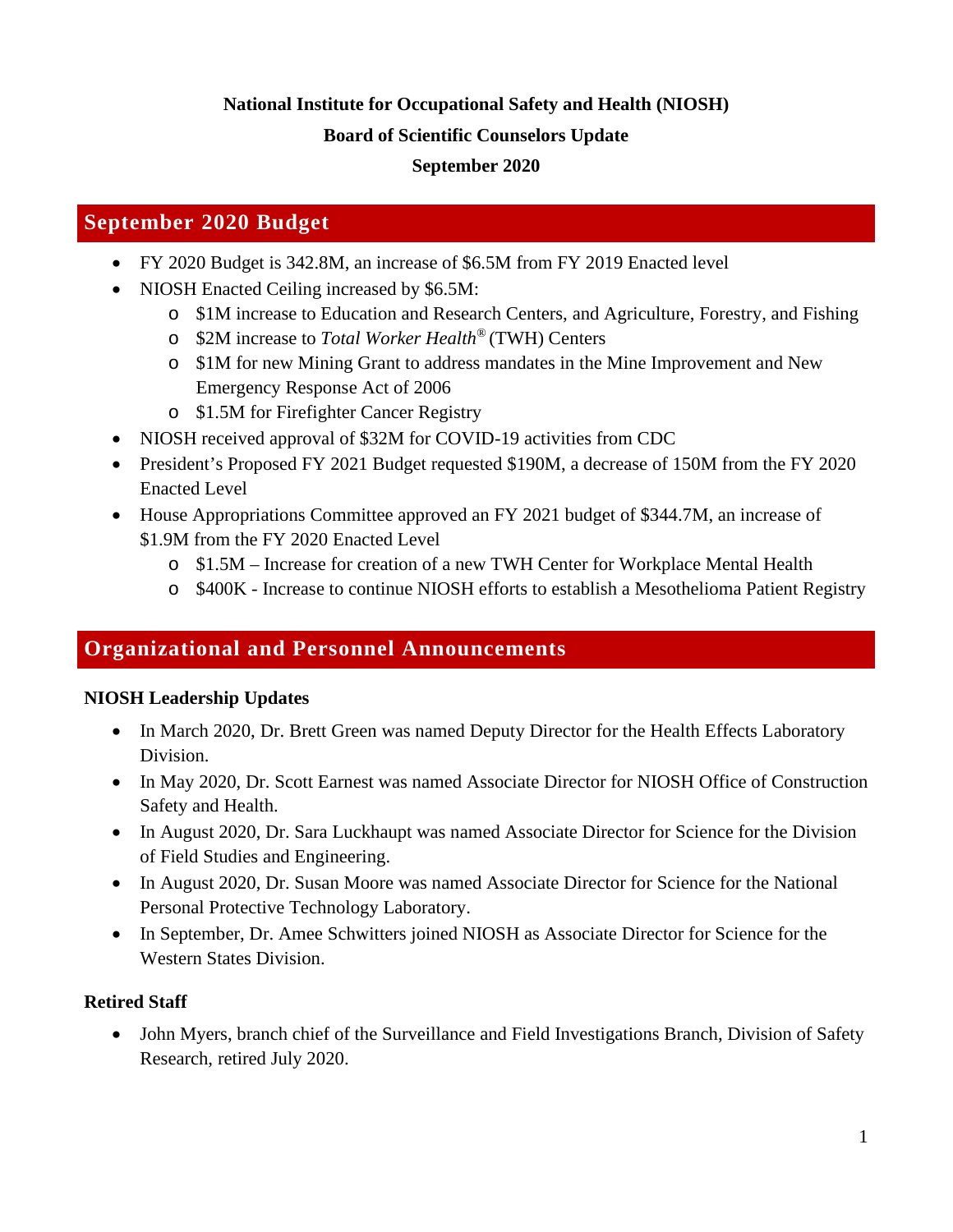## **New Programs and Initiatives**

#### **The Center for Work and Fatigue Research**

The Center for Work and Fatigue Research (CWFR) was launched in April 2020 as a culmination of the longstanding efforts among NIOSH researchers in the area of sleep and nonstandard work hours. The new Center brings the total number of NIOSH Centers of Excellence to 8. The CWFR will extend established work to include other sources of fatigue such as physically and mentally demanding work, co-morbidities, hot environments and other co-exposures. It will collaborate with researchers, policy makers and end-users to develop practical, effective solutions to mitigate these risks. Using a multidisciplinary approach, it will create new and innovative industry-specific approaches and outreach initiatives. Building on the [NIOSH Work Hours, Sleep and Fatigue Forum](https://www.cdc.gov/niosh/topics/workschedules/fatigue2019.html) held in September 2019, CWFR will continue to expand partnerships, nationally and internationally, to achieve greater synergy and impact. Products stemming from the Fatigue Forum include a special issue of the American Journal of Industrial Medicine with industry-specific manuscripts identifying knowledge gaps/needs and future directions for research.

CWFR is co-coordinated by the Division of Science Research (DSI) and the Healthy Work Design and Well-Being program, with Drs. Paul Schulte, Naomi Swanson, Rene Pana-Cryan and Casey Chosewood serving as Co-Managers. Dr. Imelda Wong is the Coordinator for the new Center.

## **COVID-19 Response**

#### **Update on Coronavirus Response**

NIOSH leads and staffs the Worker Safety and Health Team as part of the larger CDC COVID-19 response. Over 340 NIOSH staff have participated in the COVID-19 response via field and duty-station assignments through August 31, 2020. Greater than 100 staff have field deployed on more than 165 field deployments, where approximately half directly supported the NIOSH mission while the remainder supported the greater federal government response. In addition to field deployments, staff have filled 437 emergency operations team assignments.

Received over \$24M in additional FY20 funds to support intramural and extramural research, outreach and education, and the NPPTL Respirator Certification Program, including many of the activities described below.

Response accomplishments include:

- Field and Virtual Assistance
	- o Provided field and virtual occupational technical assistance to 107 different companies or agencies between April 1 and August 31, with additional technical assistance efforts ongoing. Field requests originate from state, tribal, local, and territorial public health agencies. Workplace assessments have been conducted in 16 industry types in 25 states,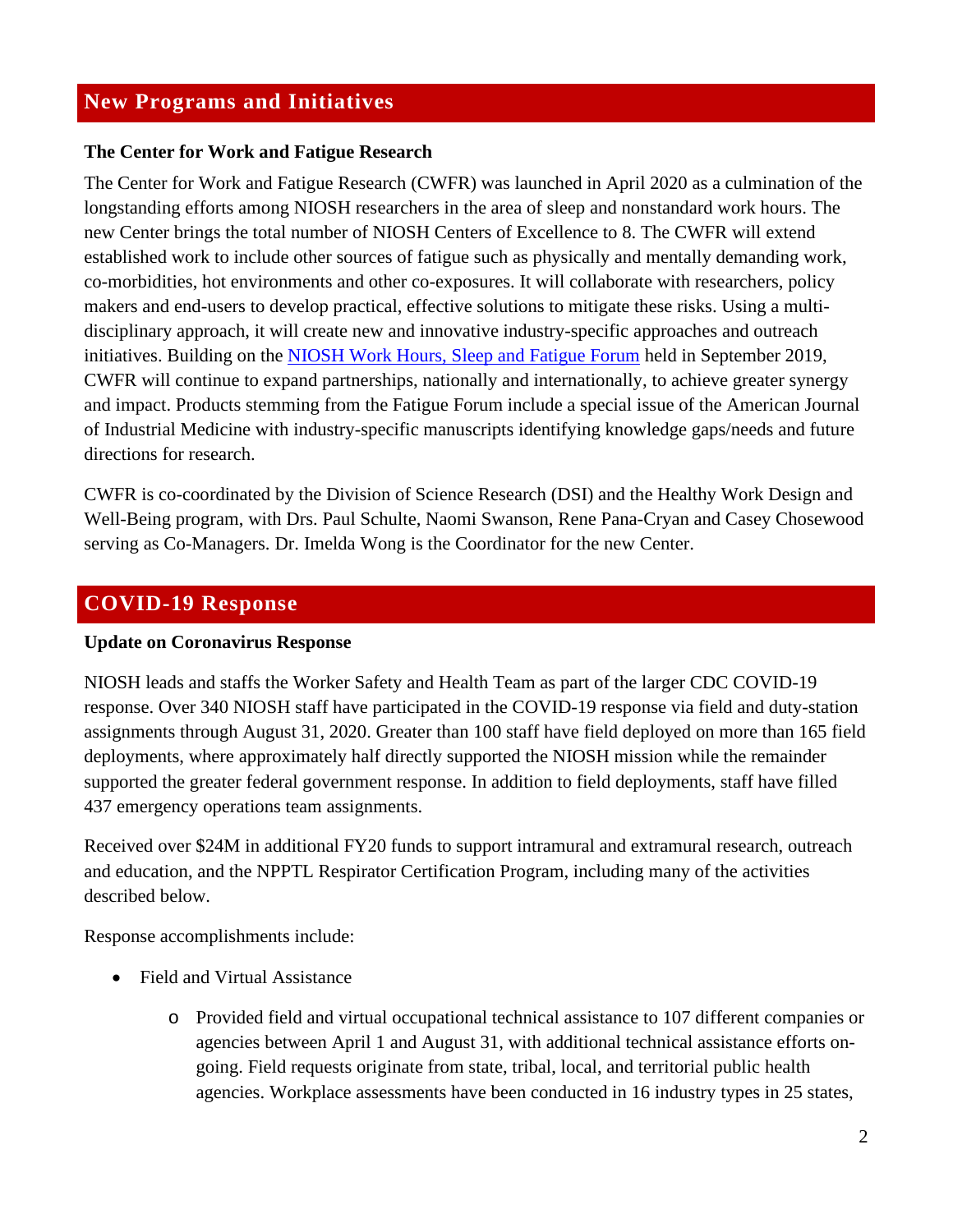including 2 tribal nations. Assessments have been performed for meat and seafood processing facilities, manufacturing facilities (including produce and food manufacturing), agriculture, and long-term care facilities, just to name a few. As a result of these efforts, NIOSH has had a direct impact on more than 60,000 workers through field and virtual technical assistance.

- o Awarded 47 interagency personnel agreements from 27 universities and NIOSH-funded research centers to increase capacity to provide technical assistance to assist employers, workers, government, and public health officials with responding to the COVID-19 pandemic. Awardees will provide virtual assistance, assist with speaking engagements, and conduct outreach or education and training, among other activities.
- Guidance Documents
	- o Developed over 30 guidance documents, 40 factsheets, 15 science blog entries, 5 videos, 25 manuscripts, and 5 tool kits. These products are published on the web or have been shared with response partners. Key products include:
		- Guidance documents and tools for businesses
			- Interim Guidance for Businesses and Employers Responding to [Coronavirus Disease 2019 \(COVID-19\), May 2020](https://www.cdc.gov/coronavirus/2019-ncov/community/guidance-business-response.html)
			- [General Business FAQ](https://www.cdc.gov/coronavirus/2019-ncov/community/general-business-faq.html)
			- [Resuming Business Toolkit](https://www.cdc.gov/coronavirus/2019-ncov/community/resuming-business-toolkit.html)
			- [Prepare your Small Business and Employees for the Effects of COVID-19](https://www.cdc.gov/coronavirus/2019-ncov/community/guidance-small-business.html)
		- Guidance documents for specific industries
			- [Meat and poultry processing,](https://www.cdc.gov/coronavirus/2019-ncov/community/organizations/meat-poultry-processing-workers-employers.html) co-branded with Occupational Safety and Health Administration (OSHA)
			- [Manufacturing,](https://www.cdc.gov/coronavirus/2019-ncov/community/guidance-manufacturing-workers-employers.html) co-branded with OSHA
			- [Agriculture,](https://www.cdc.gov/coronavirus/2019-ncov/community/guidance-agricultural-workers.html) co-branded with the Department of Labor
			- [Seafood processing,](https://www.cdc.gov/coronavirus/2019-ncov/community/guidance-seafood-processing.html) co-branded with OSHA and developed in consultation with the Food and Drug Administration
			- [K-12 School Staff](https://www.cdc.gov/coronavirus/2019-ncov/community/schools-childcare/k-12-staff.html)
			- More than [40 fact sheets](https://www.cdc.gov/coronavirus/2019-ncov/community/worker-safety-support/index.html) for workers and employers in specific occupations
		- Other documents
			- [Optimizing Supply of PPE and Other Equipment during Shortages](https://www.cdc.gov/coronavirus/2019-ncov/hcp/ppe-strategy/index.html) including [Strategies for Optimizing the Supply of N95 Respirators](https://www.cdc.gov/coronavirus/2019-ncov/hcp/respirators-strategy/index.html)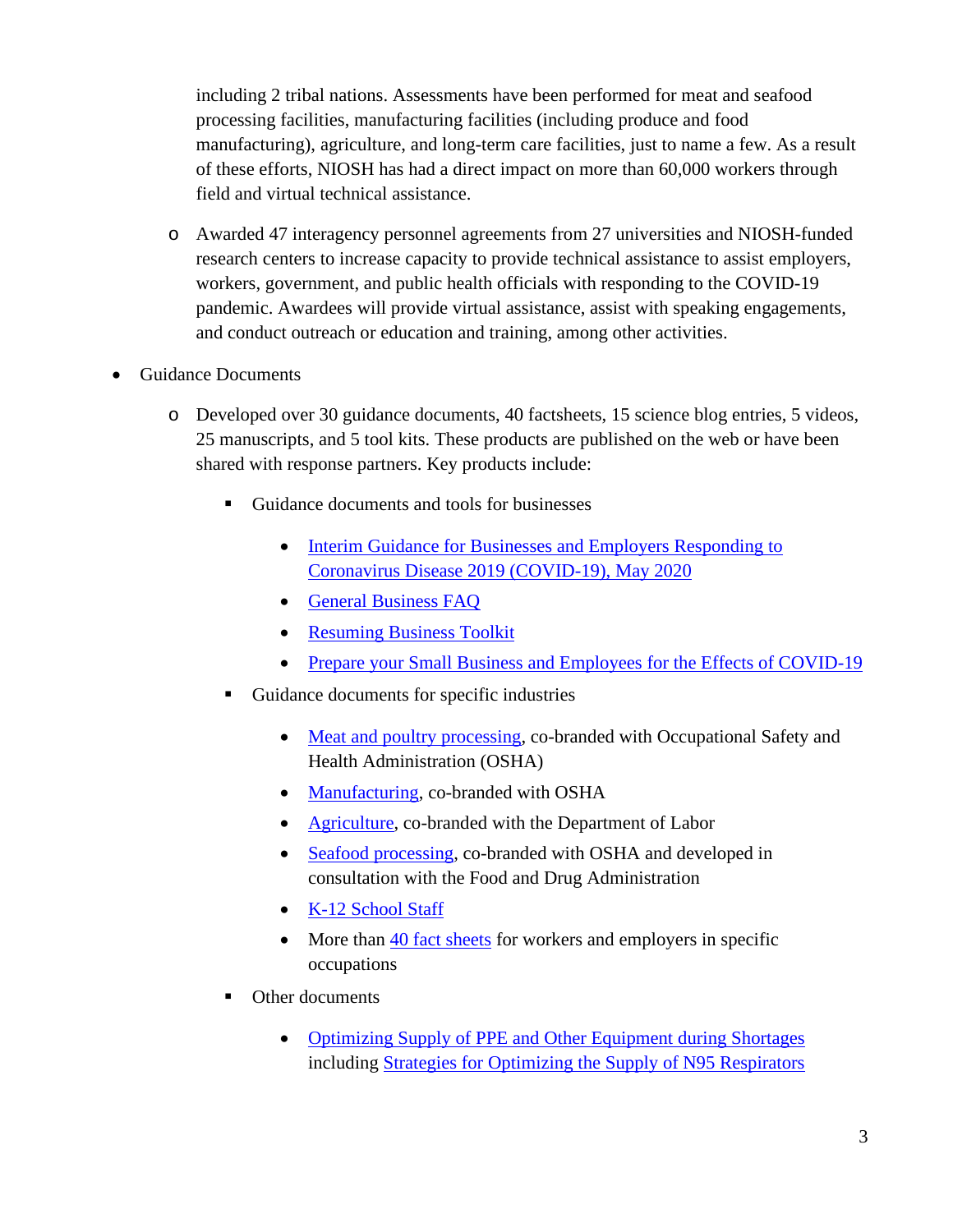- [Personal Protective Equipment \(PPE\) Burn Rate Calculator](https://www.cdc.gov/coronavirus/2019-ncov/hcp/ppe-strategy/burn-calculator.html) (also available as a mobile phone app)
- Investigating and responding to COVID-19 cases in non-healthcare work [settings](https://www.cdc.gov/coronavirus/2019-ncov/php/open-america/non-healthcare-work-settings.html)
- Case Investigation and Contact Tracing in Non-healthcare Workplaces: [Information for Employers](https://www.cdc.gov/coronavirus/2019-ncov/community/contact-tracing-nonhealthcare-workplaces.html)
- Testing Strategy for Coronavirus (COVID-19) in High-Density Critical [Infrastructure Workplaces after a COVID-19 Case Is Identified](https://www.cdc.gov/coronavirus/2019-ncov/community/worker-safety-support/hd-testing.html)
- Interim Guidance for Conserving and Extending Filtering Facepiece [Respirator Supply in Non-Healthcare Sectors](https://www.cdc.gov/coronavirus/2019-ncov/community/conserving-respirator-supply.html)
- Speaker's Bureau
	- o Managed requests for NIOSH subject matter experts to speak at virtual events via the establishments of a Speaker's Bureau. Between May 6 and August 31, NIOSH participated in over 120 speaking engagements: 70 webinars, 50 calls, 1 podcast, and 1 in-person meeting.
- Surveillance Data Analysis
	- o Worked with partners to collect, analyze, and interpret information about COVID-19 cases and deaths among U.S. workers in order to improve situational awareness and guide recommendations. Manuscripts/MMWRs include:
		- Increases in Health-Related Workplace Absenteeism Among Workers in Essential [Critical Infrastructure Occupations During the COVID-19 Pandemic —](https://www.cdc.gov/mmwr/volumes/69/wr/mm6927a1.htm?s_cid=mm6927a1_w) United [States, March–April 2020](https://www.cdc.gov/mmwr/volumes/69/wr/mm6927a1.htm?s_cid=mm6927a1_w)
		- [Characteristics of Health Care Personnel with COVID-19 —](https://www.cdc.gov/mmwr/volumes/69/wr/mm6915e6.htm?s_cid=mm6915e6_w) United States, [February 12–April 9, 2020](https://www.cdc.gov/mmwr/volumes/69/wr/mm6915e6.htm?s_cid=mm6915e6_w)
	- o Worked within the response to advocate for the collection of occupation and industry variables; served as subject matter experts in health equity, infection prevention and control, engineering controls, and other areas; and provided technical reviews of worker safety and health guidance, research protocols, and public health surveillance efforts.
- **Respiratory Protection** 
	- o Made 502 respirator approval decisions as of August 12, 2020. By comparison, in the full calendar year 2019, the approval program made 552 decisions. As of August, there are 101 approval holders located in 15 countries and 192 manufacturing sites across 26 countries.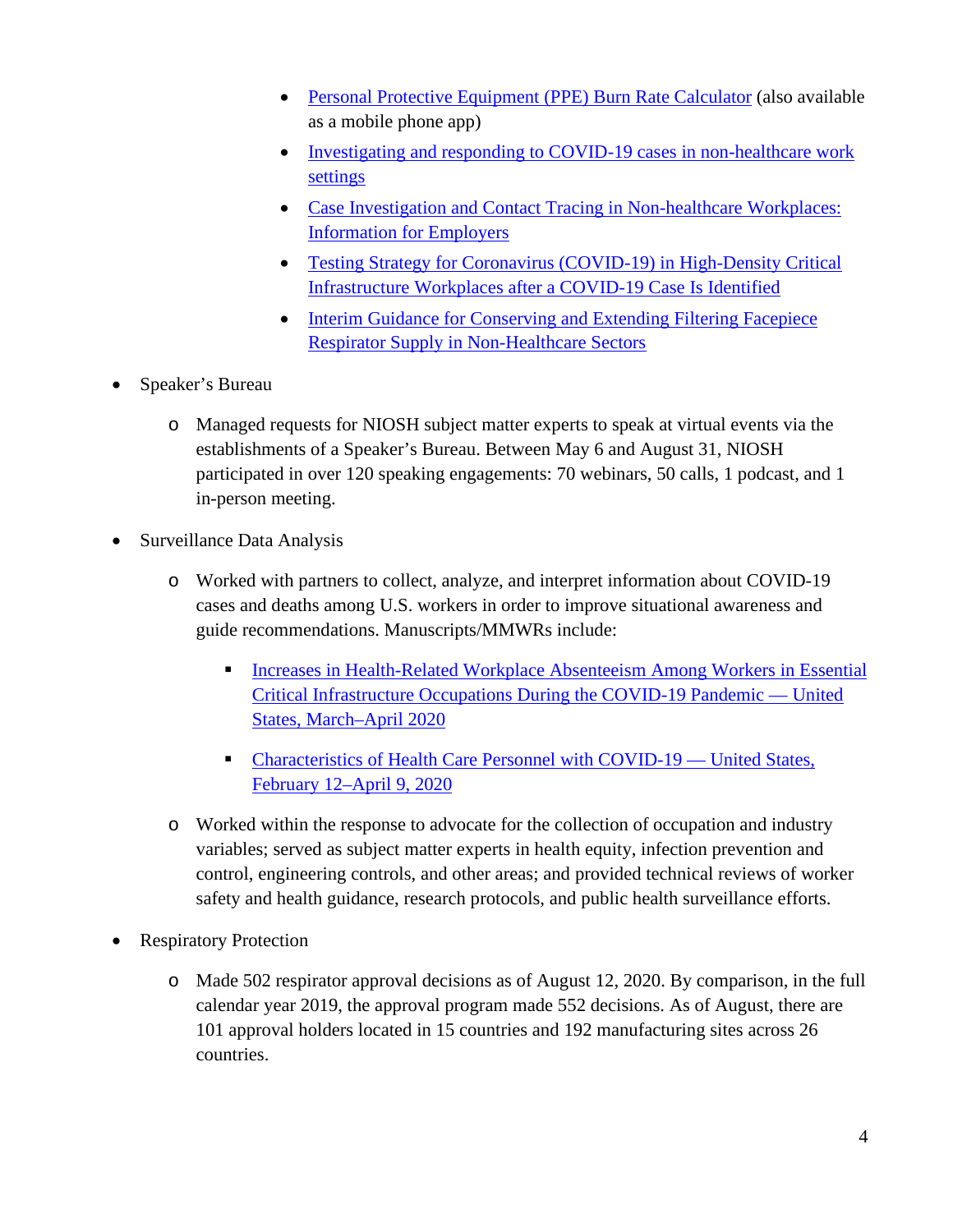- o Created the online [International Respirator Assessment Request](https://www.cdc.gov/niosh/npptl/respirators/testing/NonNIOSH.html) to allow point-of-use assessments of non-NIOSH-approved respirators from other countries, and more than 390 assessments have been submitted with over 350 reports posted online. NIOSH continues to receive requests from workers as well as State and Federal government agencies for technical assistance on non-NIOSH approved respirators.
- o Published the "Interim Final Rule on Approval Tests and Standards for Air-Purifying Particulate Respirators" with comment on April 14th, 2020. This rulemaking adds parallel performance standards to existing regulatory requirements for Powered Air-Purifying Respirators (PAPRs) to allow for the approval of respirators in a new class, PAPR100, that may be better suited to the needs of workers in the healthcare and public safety sectors currently experiencing a shortage of air-purifying particulate respirators due to COVID-19. Since publishing the rule, NIOSH issued 27 conformity assessment decisions resulting in 5 Public Health Emergency (PHE) and 19 conventional new PAPR approvals.
- o Assessed the effects of novel and existing decontamination methods on the performance of N95 FFRs submitted by universities, commercial companies, and research institutions. To date, 24 reports are posted on the web presenting the results from 29 models of N95 FFRs and 14 decontamination methods, many of which are novel.
- o Initiated research on Elastomeric Half Mask Respirators (EHMRs) in healthcare including the adverse effects of wearing EHMRs, the impact on patient care, and effective decontamination strategies. This information is critical to hospital systems and national preparedness groups (such as FEMA and the Strategic National Stockpile) for bulk-purchasing and stockpiling of elastomeric respirators in preparation for future pandemics.
- o Responded to COVID-19 PPE questions through multiple communication outlets. NIOSH published 7 PPE-related Science Blogs, including *[Considerations for Covering](https://blogs.cdc.gov/niosh-science-blog/2020/06/16/covering-n95s/)  [N95s to Extend Use](https://blogs.cdc.gov/niosh-science-blog/2020/06/16/covering-n95s/)* and *[The Physiological Burden of Prolonged PPE Use on Healthcare](https://blogs.cdc.gov/niosh-science-blog/2020/06/10/ppe-burden/)  [Workers during Long Shifts](https://blogs.cdc.gov/niosh-science-blog/2020/06/10/ppe-burden/)*. From January through August 2020, the National Personal Protective Laboratory (NPPTL) has responded to over 5,000 public requests for information. This is nearly 17 times the number of public inquiries typically received in an 8-month period.
- Source Control
	- o Initiated research on source control, including face masks and face shields, used by workers and the general public. The objective is to compare the efficacy of source control devices to reduce the expulsion of small cough-generated aerosol particles.
	- o Initiated research to understand source control associated with respirators with exhalation valves including filtering facepiece respirators and elastomeric half mask respirators.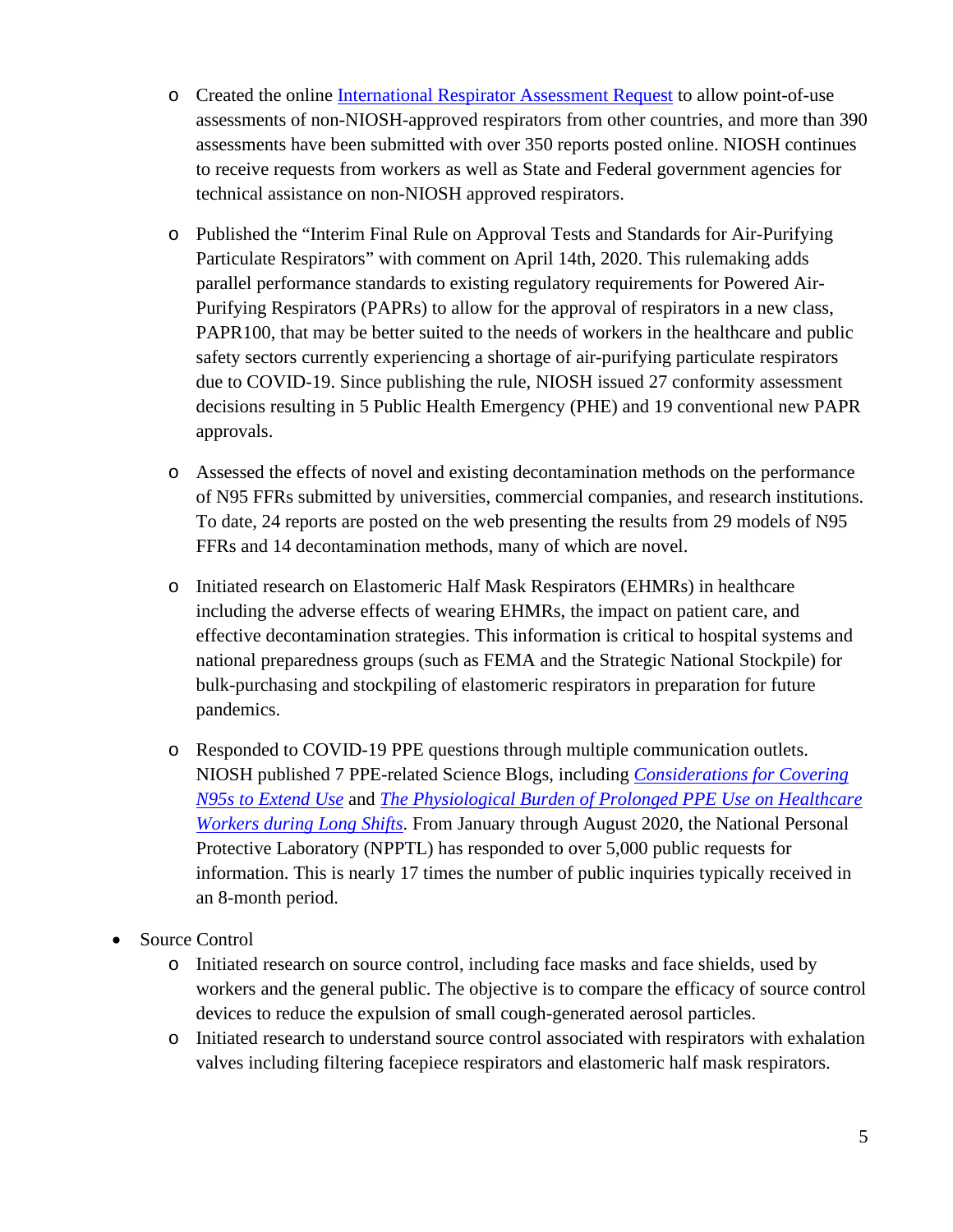- o Participating in ASTM International's Committee F23 on Personal Protective Clothing and Equipment to help with the development of the newly proposed Standard Specification for Barrier Face Coverings.
- **Research** 
	- o Participated in a CDC Broad Agency Announcement (BAA) funding competition to award contracts for applied extramural research to address COVID-19. Five projects recommended by NIOSH were funded in FY20, three on respirators and two on face coverings. We anticipate funding up to 14 additional projects in FY21.
	- o Repurposed NIOSH funds 21 short-term research projects through an internal funding competition led by the NIOSH Disaster Science Responder Research initiative, marking the first time that NIOSH has established a coordinated research program alongside an ongoing emergency response. Three interrelated projects will use a health equity lens and look at improving the NIOSH response with frontline workers in the seafood processing, poultry processing, and grocery industries.

# **Office of the Director (OD)**

#### **New NIOSH Resource for Sharing Occupational Safety & Health Events**

An [updated and enhanced webpage](https://www.cdc.gov/niosh/conferences/default.html?Sort=Start%20Date%3A%3Aasc) for NIOSH and partners to share external Occupational Safety and Health (OSH) related conferences, meetings, events, and webinars is now available. In addition to expanding the types of events that can be shared, the new page has a search function so the list can be filtered by location or meeting type. This page can be accessed through the link above or from the [NIOSH homepage.](https://www.cdc.gov/niosh/index.htm)

#### **Upcoming International Conferences**

The World Congress on Safety and Health at Work is holding a [special session](https://www.safety2021canada.com/specialsession/) on October 5-6 focused on COVID-19 and OSH. The XXII World Congress has been postponed until September 19-21, 2021 and will be held in Toronto, Canada. For more information, visit [https://www.safety2020canada.com/.](https://www.safety2020canada.com/)

# **Division of Field Studies and Engineering (DFSE)**

## **Update on National Firefighter Registry**

The National Firefighter Registry (NFR) team is addressing the recommendations in the NFR Subcommittee report approved by the BSC on August 4, 2020. Key recommendations address maximizing firefighter enrollment by overcoming barriers to participation and maximizing the confidentiality and data security of information provided by participating firefighters. The NIOSH NFR Team is also developing an informational brochure and introductory video to promote the registry.

## **Enhancing Industry and Occupation Coding in Surveillance**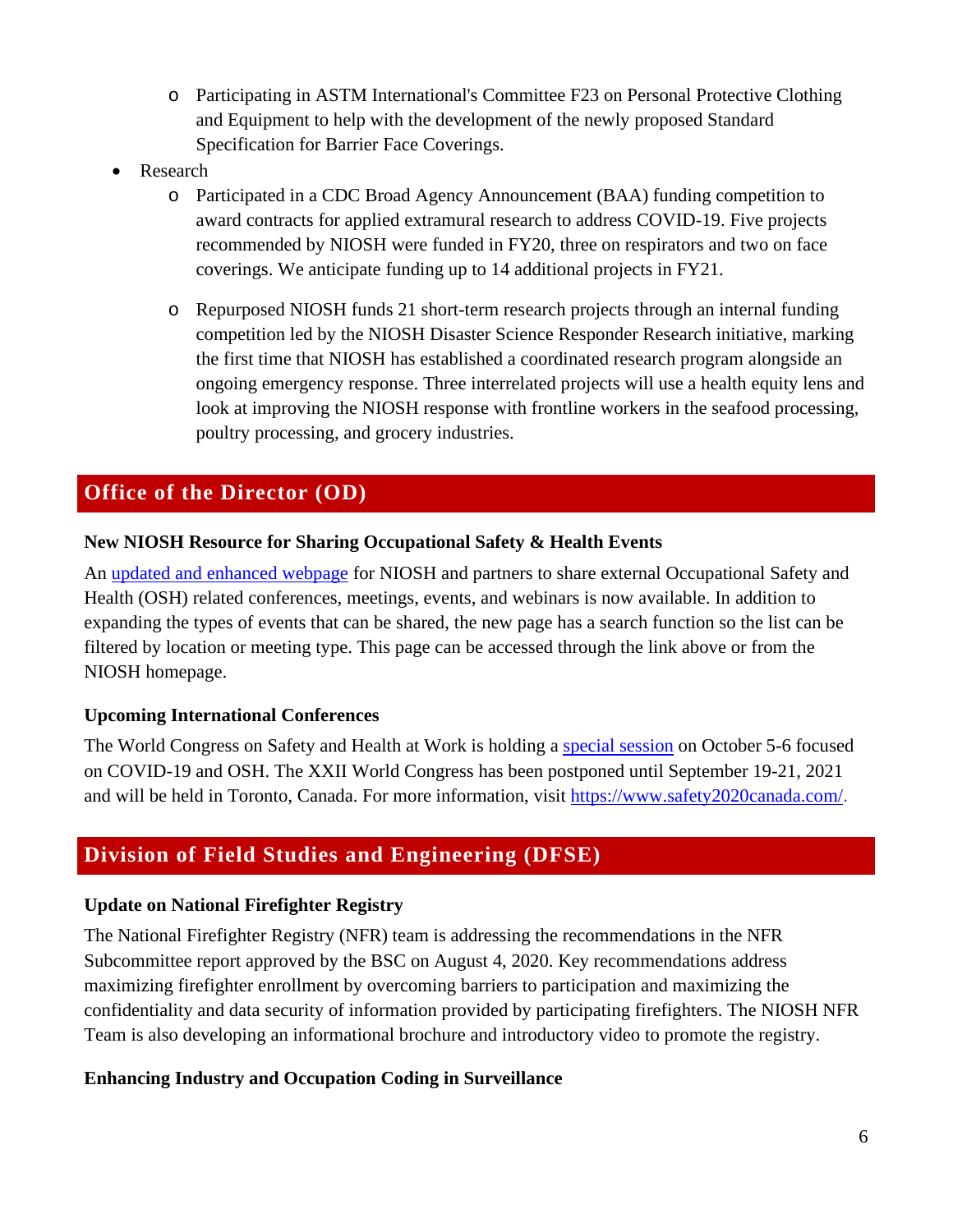NIOSH has released resources to aid stakeholders with coding industry and occupation in surveillance, including the use of the NIOSH Industry & Occupation Computerized Coding System (NIOCCS). A new version of NIOCCS was released in May 2020 which includes enhancements in crosswalks for Census and North American Industry Classification System (NAICS)/Standard Occupational Classification (SOC) codes, company name lookup, and NAICS auto-coding.

A series of three science blogs were released which have enhanced the use of industry and occupation coding in the COVID-19 response. The information is also transportable to other situations.

- [Collecting Occupation and Industry Data in Public Health Surveillance Systems for COVID-19](https://www.cdc.gov/niosh/topics/coding/default.html) (blog), 6/11/2020
- Making Industry and Occupation Information Useful for Public Health: A guide to coding [industry and occupation text fields](https://blogs.cdc.gov/niosh-science-blog/2020/06/17/industry-occup-coding/) (blog), 6/17/2020
- [How Collecting and Analyzing COVID-19 Case Job Information Can Make a Difference in](https://blogs.cdc.gov/niosh-science-blog/2020/07/31/covid-work-data/)  [Public Health](https://blogs.cdc.gov/niosh-science-blog/2020/07/31/covid-work-data/) (blog), 7/31/2020

Additionally, a video is in development that provides further information and guidance to improve industry and occupation data collection.

# **Division of Science Integration (DSI)**

## **The NIOSH Future of Work Initiative**

The **Future of Work Initiative** was launched in 2019 to proactively protect and advance the safety, health and well-being of the workforce. A Future of Work Group of NIOSH scientists examined and synthesized the literature to center on a list of [priority topics.](https://www.cdc.gov/niosh/topics/future-of-work/issues.html) Nine topics capture central issues of particular relevance to the future of work: the workplace (organizational design, technological displacement, work arrangements), work (artificial intelligence, robotics, technologies), and workforce (demographics, economic security, skills). Additional activities include the recently published [systematic review](https://doi.org/10.1093/annweh/wxaa051) on potential scenarios and hazards in the work of the future [Schulte et al. 2020] and a submitted publication on the NIOSH Future of Work Initiative priority topics and sub-topics. The Future of Work Group is planning a webinar series and exploring developing a research agenda in 2021 for NIOSH scientists to lay the foundation for internal and external funding opportunities. NIOSH is developing strategies to plan for the profound changes the future of work will bring to the OSH field. Using the TWH approach, collaborative Institute-wide activities are underway both within and outside NIOSH to develop an expanded focus for OSH.

# **Division of Safety Research (DSR)**

## **National Occupational Injury Research Symposium**

The 7<sup>th</sup> National Occupational Injury Research Symposium (NOIRS) took place October 16-18, 2018. A special issue of the Journal of Safety Research comprising manuscripts and short commentaries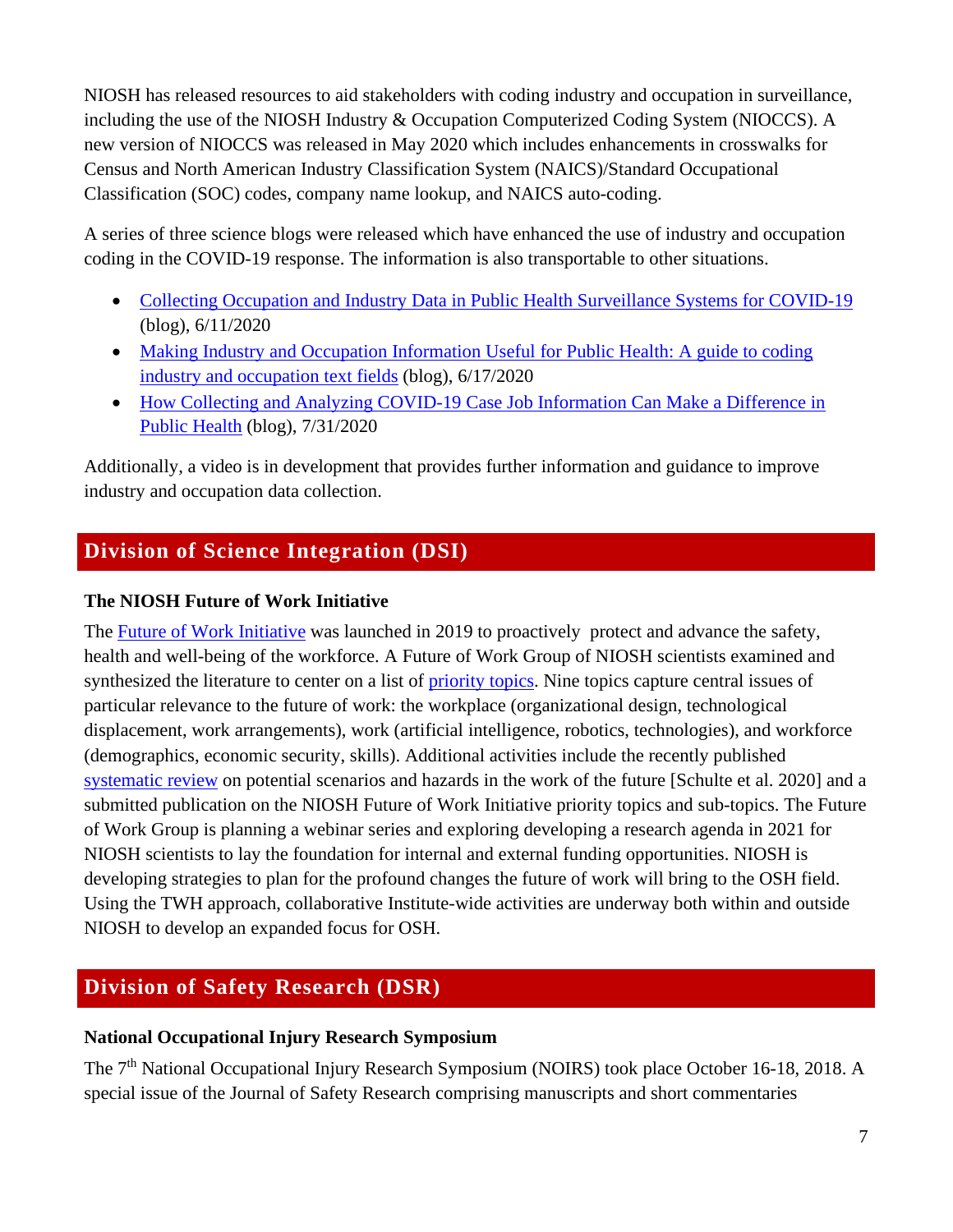developed from NOIRS 2018 presentations and special sessions will be published in September 2020, with six months of open access. Planning for NOIRS 2021, scheduled for October 19-21, 2021, is underway. NOIRS 2021 has six co-sponsors: National Safety Council, American Society of Safety Professionals, Board of Certified Safety Professionals, and West Virginia University's School of Public Health, Statler School of Engineering and Safety & Health Extension. The call for abstracts will go out in October.

#### **Expansion of Center for Occupational Robotics Research Portfolio**

The Center for Occupational Robotics Research partnered with the National Science Foundation (NSF) on the National Robotics Initiative (NRI) 2.0 Funding Opportunity Announcement (FOA). The NRI 2.0 FOA sought research to support fundamental research to accelerate the development and use of corobots (robots whose main purpose is to work with people or other robots to accomplish a goal). NIOSH was included in the FOA along with the NASA and US Department of Agriculture. NIOSH funding two and NSF funded three grants that address the NIOSH Strategic Plan. These new research projects address several robotics technologies (collaborative and service robots, exoskeletons, and drones) and have potential applications in manufacturing, healthcare, and construction. In addition to these extramural grants, NIOSH funded a new intramural project to research hazards and risks factors for demolition robots.

#### **Publication of Center for Motor Vehicle Safety Strategic Plan for 2020-2029**

The [NIOSH Center for Motor Vehicle Safety \(CMVS\) Strategic Plan for 2020-2029](https://www.cdc.gov/niosh/docs/2020-126/default.html) is now available. The CMVS conducts research and develops strategies to prevent work-related motor vehicle crashes and related injuries using a multidisciplinary approach. The purpose of this strategic plan is to guide NIOSHfunded research to prevent work-related motor vehicle crashes – the leading cause of workplace deaths in the U.S. – and encourage collaboration between the CMVS and external partners. The plan identifies research needs for four priority industry sectors (Oil & Gas Extraction, Public Safety, Transportation Warehousing & Utilities, and Wholesale & Retail Trade) and describes how the CMVS envisions that stakeholders will put research results into practice.

## **Health Effects Laboratory Division (HELD)**

#### **Wearable technologies**

Wearable technologies are increasingly available for a variety of applications in the workplace. Wearables are electronic devices that are capable of detecting, analyzing and reporting information about the internal and external environment of the wearer. Combined with the power of smart devices, the internet of things, and cloud computing these devices communicate with the wearer, employers and facilities. Wearables can contribute to worker safety, increase productivity and may someday be part of a comprehensive work life assessment. The Center for Direct Reading and Sensor Technology has been evaluating how wearables are being adopted in the workplace and developing recommendations for their use.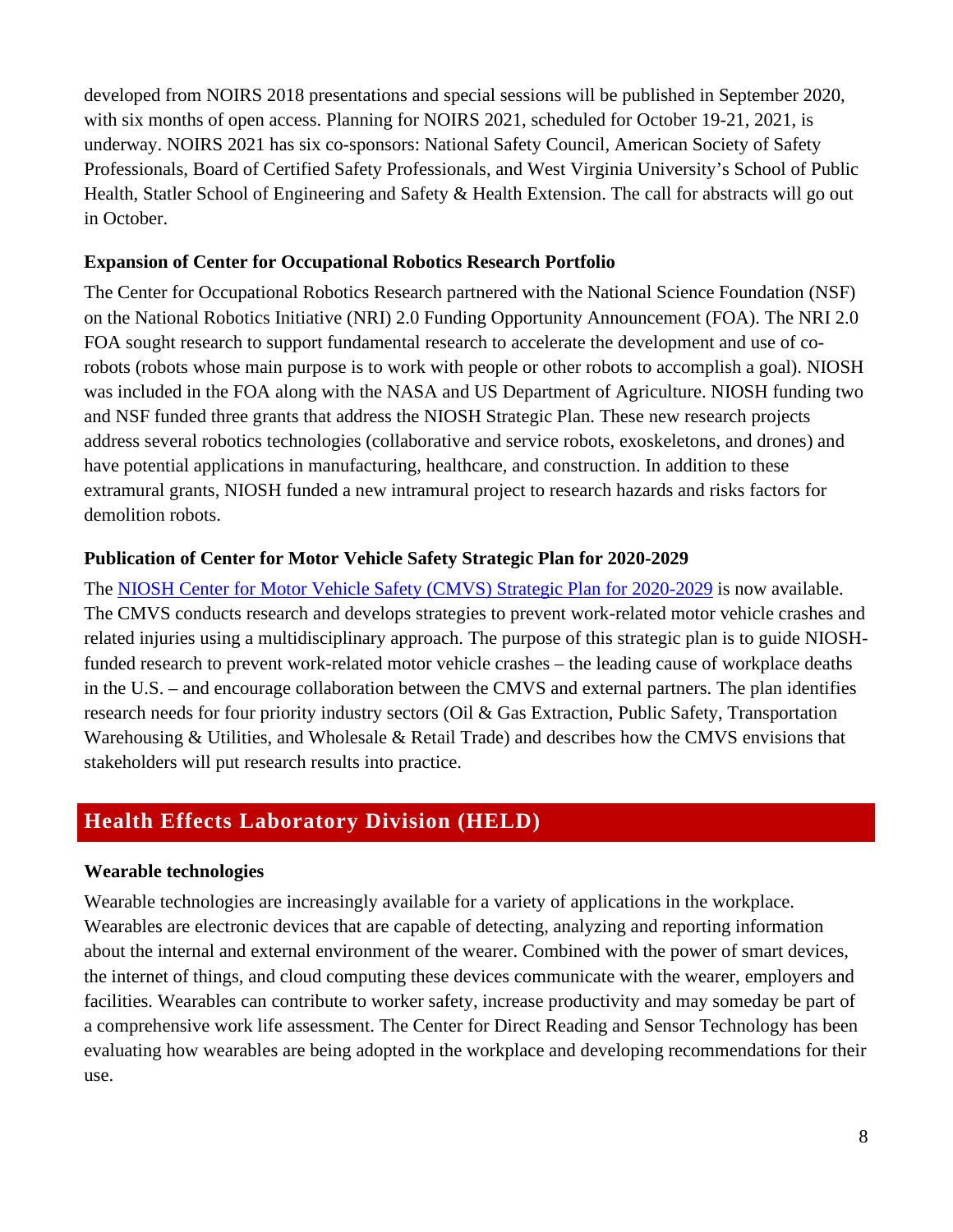Center activities have focused on:

- Encouraging employers to recognize the ethical considerations when wearables are used, and the need for protection of personal information and data security (NIOSH has made recommendations to follow an Ethical Framework for Decision Making)
- Define the need and identify how wearable technologies can improve safety and health outcomes
- Describe current and future wearable technologies
- Summarize strategies and applications to turn data into knowledge to improve health and safety

Output from these efforts have included a NIOSH Science Blog [Wearable Technologies for Improved](https://blogs.cdc.gov/niosh-science-blog/2019/11/18/wearables-construction/)  [Safety and Health on Construction Sites](https://blogs.cdc.gov/niosh-science-blog/2019/11/18/wearables-construction/) co-authored with the NIOSH Office of Construction Safety and Health and CPWR – The Center for Construction Research and Training. A presentation in the [Total](https://www.cdc.gov/niosh/twh/webinar.html)  [Worker Health® Webinar series,](https://www.cdc.gov/niosh/twh/webinar.html) "Where Exposure Meets Sensor Technologies: A Look at the Opportunities and Complexities," a virtual session at the American Industrial Hygiene Conference and Expo and also Webinars for Occupational Health and Safety News and the NASA Summer Seminar Series.

# **National Personal Protective Technology Laboratory (NPPTL)**

NPPTL has been deeply involved in the Covid-19 response. Please see the Covid-19 Response section for their numerous contributions.

# **Respiratory Health Division (RHD)**

## **Respirable Crystalline Silica Exposure**

A recently published study used OSHA air sampling data to estimate the percentages of workers potentially overexposed to respirable crystalline silica dust. It also assessed proportional mortality rates (PMRs) for silicosis by industry. OSHA air sampling data revealed that approximately 100 000 workers were exposed above the NIOSH REL, and most (79%) worked in the construction industry. Workers in certain industries were exposed at or above 10 times the NIOSH REL, including construction (e.g., poured concrete foundation and structure contractors, commercial and institutional building construction, masonry contractors) and manufacturing (e.g., ready‐mix concrete manufacturing, all other nonmetallic mineral product manufacturing, ferrous metal foundries). PMRs were highest for the structural clay product manufacturing (33.2, 95% CI 12.2-72.4) and the foundries industries (24.3, 95% CI  $14.6 - 38.0$ ).

## **Work-Related Asthma**

Two reports in CDC's Morbidity and Mortality Report address important issues in work-related asthma. [Syamlal et al. 2020](https://www.cdc.gov/mmwr/volumes/68/wr/mm6813a2.htm) analyzed data from 2011–2015 to determine the medical expenditures attributed to treatment of asthma and COPD among U.S. workers aged  $\geq$ 18 years who were employed at any time during the survey year. During 2011–2015, 8 million workers had at least one asthma-related medical event and 7 million had at least one COPD-related medical event. The annualized total medical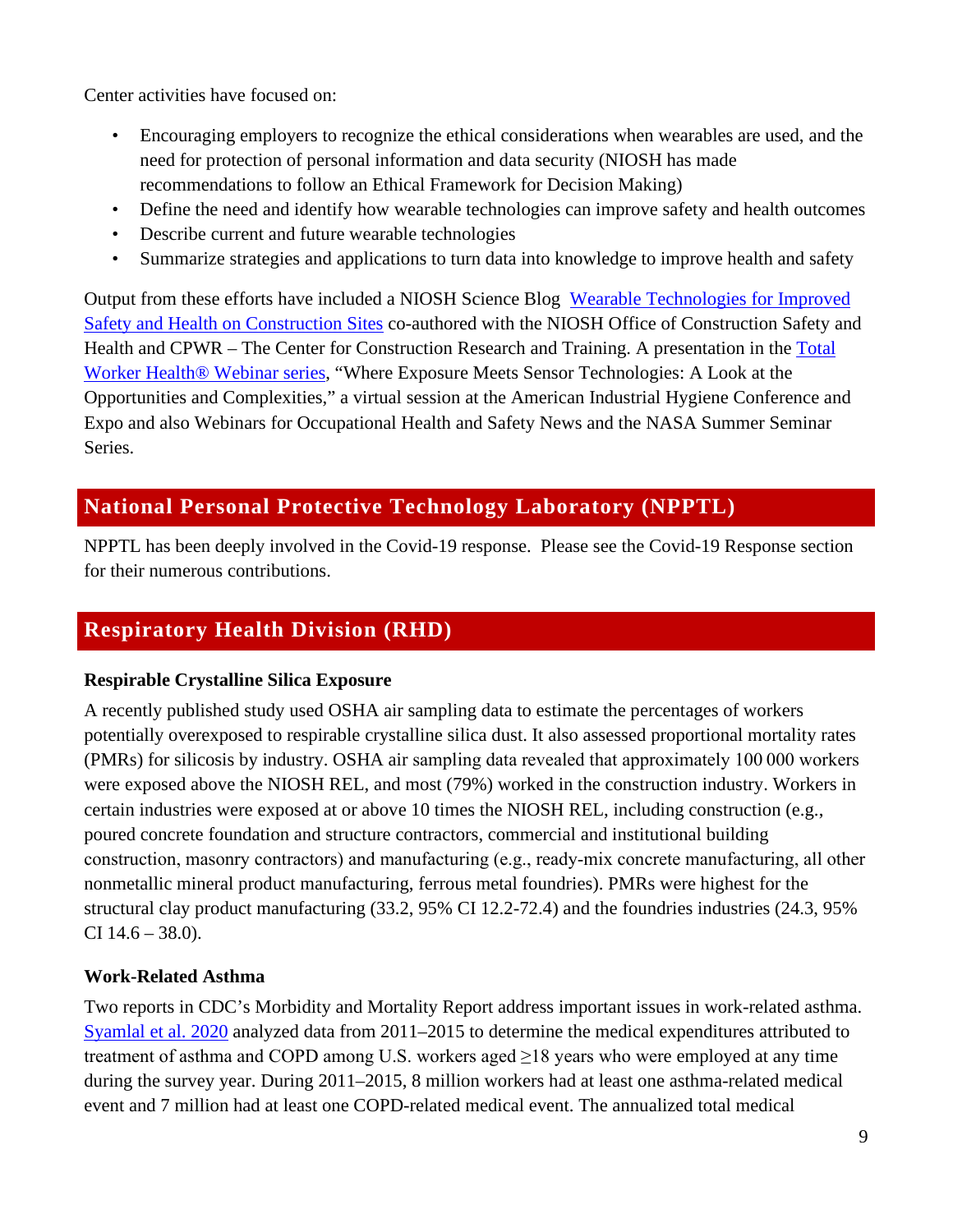expenditures, in 2017 dollars, were \$7 billion for asthma and \$5 billion for COPD. Private health insurance paid for 61% of expenditures attributable to treatment of asthma and 59% related to COPD. [Dodd et al. 2020](https://www.cdc.gov/mmwr/volumes/69/wr/mm6922a3.htm) addressed the emerging condition asthma-COPD overlap, in which patients have features of both diseases. During 1999–2016, 18,766 U.S. decedents aged ≥25 years had asthma and COPD assigned on their death certificates as the underlying or contributing cause of death. Among adults aged 25–64 years, asthma-COPD overlap mortality was associated with nonworking status among men and women and bartending among women. The association between asthma-COPD overlap mortality and nonworking status suggests that asthma-COPD overlap might be associated with substantial morbidity resulting in loss of employment.

# *Total Worker Health***® (TWH)**

#### **Funding Opportunity Announcement for Total Worker Health® Centers of Excellence Publishing Soon**

In late August, NIOSH released an [FOA](https://grants.nih.gov/grants/guide/pa-files/PAR-20-297.html) calling for new proposals for Centers of Excellence for TWH. Currently 6 are funded. Both existing and new Center applications are being sought for the FY21-25 funding cycle. Relatedly, the FY21 House budget calls for a \$1.5M increase to TWH funding to create a new TWH center of excellence focused on workplace mental health. Senate mark pending.

#### **TWH Competencies Published for Degree and Certificate Programs in** *Total Worker Health***®**

NIOSH and partners released the peer-reviewed publication *Education and Training to Build Capacity in Total Worker Health®: Proposed Competencies for an Emerging Field (JOEM)* in July*.* This seminal paper explores the need for a transdisciplinary approach to worker safety and health and puts forward an educational framework that includes: a summary of TWH core competencies, identification of priority audiences for education and training, strategies for delivering education and training (e.g. graduate certificates, continuing education and professional degree programs), and practical examples of current, successful programs. Currently there are 6 active certificate and degree programs in TWH around the country underway or under development.

#### **TWH Program Coordinates NIOSH Response to the Opioid and Substance Use Challenges Facing the Nation**

A [Federal Register Notice](https://www.federalregister.gov/documents/2020/02/26/2020-03785/developing-a-workplace-supported-recovery-program-a-strategy-for-assisting-workers-and-employers) was posted requesting input from stakeholders on a NIOSH plan to develop resources and conduct research on the topic of *Workplace Supported Recovery.* NIOSH received 31 comments total, including input from the National Safety Council, the American Society of Addiction Medicine, and the Utility Workers Union of America, among others. The TWH program will use this feedback to inform the direction of our Workplace Solutions document and the expansion of our web content [Workplace Supported Recovery.](https://www.cdc.gov/niosh/topics/opioids/wsrp/default.html) This project supports the White Task Force on supportive employment with the Office of National Drug Control Policy.

NIOSH published a Science Blog [Cannabis and Work: Implications, Impairment, and the Need for](https://blogs.cdc.gov/niosh-science-blog/2020/06/15/cannabis-and-work/)  [Further Research](https://blogs.cdc.gov/niosh-science-blog/2020/06/15/cannabis-and-work/) introduced the concept of viewing impairment through a broader lens, which will be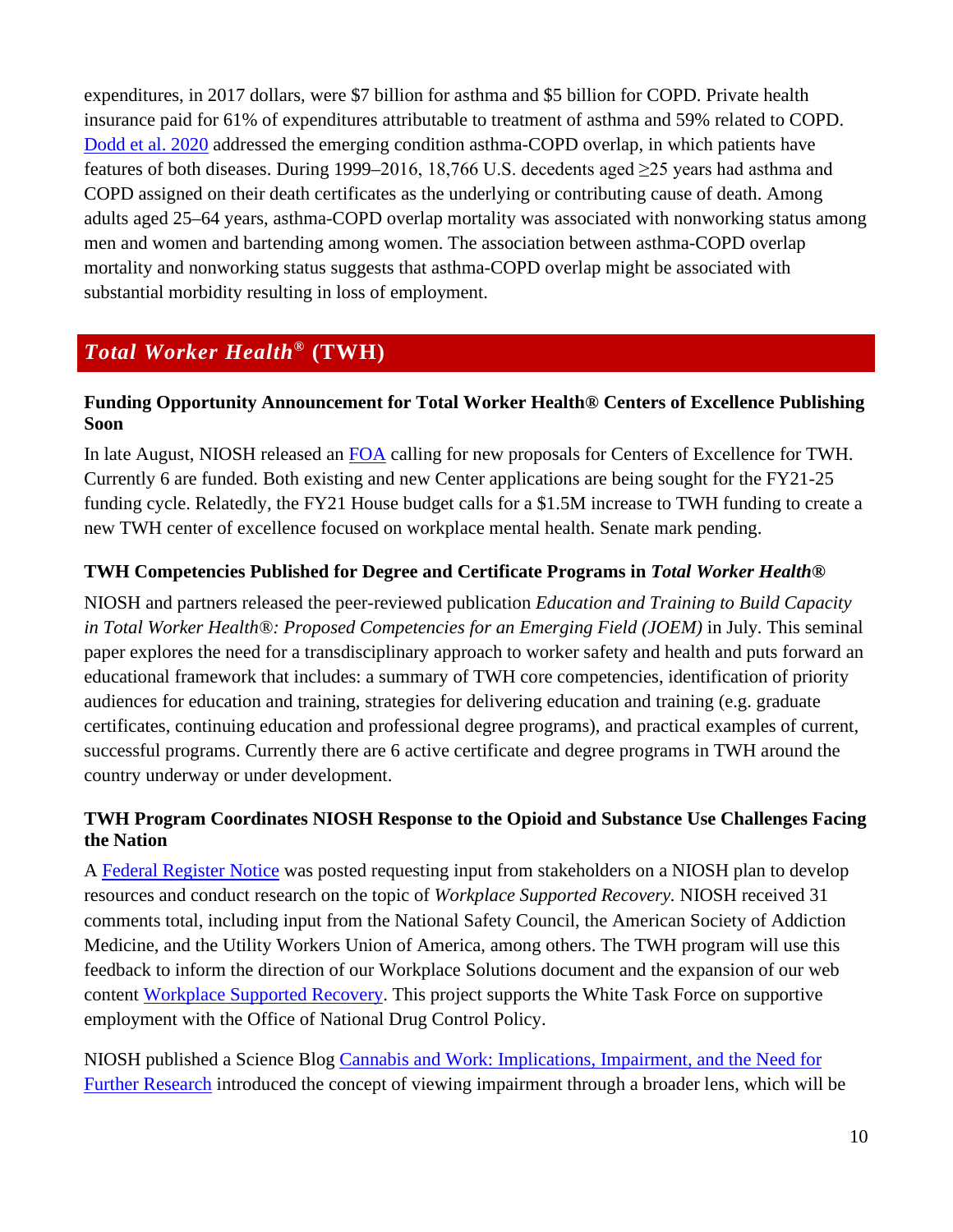expanded on further with a NIOSH numbered publication and web content. Dr. Howard and Jamie Osborne have also published a [commentary piece](https://onlinelibrary.wiley.com/doi/full/10.1002/ajim.23170) in the American Journal of Industrial Medicine identifying critical areas of research need regarding cannabis consumption and worker safety and health.

## **Western States Division (WSD)**

#### **Cannabis**

WSD Staff are evaluating exposures and dermal and respiratory allergic sensitization among cannabis industry workers in Colorado. Building on data collected through recent NIOSH health hazard evaluations (HHEs) at cannabis industry worksites, it represents the first NORA-funded research project in this emerging industry with a fast-growing workforce population. Additionally, WSD and DSR staff on the Center for Motor Vehicle Safety are leading the development of and hosting a webinar scheduled for September 2020 addressing what motor vehicle fleet and health and safety professionals need to know about cannabis and impaired driving.

## **Alaska Worker Fatality and Injury Surveillance**

The Alaska Occupational Injury Surveillance System and workers' compensation claims data was used to estimate the risk of fatalities and nonfatal, work-related injuries among occupations in Alaska, characterize injury patterns, and prioritize future research. The research has resulted in the publication of two manuscripts *Persistent and Emerging Hazards Contributing to Work‐Related Fatalities in Alaska* and *Using Workers' Compensation Claims Data to Describe Nonfatal Injuries among Workers in Alaska.* 

# **Social Presence Statistics**

NIOSH continues to expand its presence on social networks*.* 

| <b>Social Media and Public</b><br><b>Outreach Accounts and</b><br><b>Services</b> | <b>June 2019</b>                                               | <b>June 2020</b>                                                      |
|-----------------------------------------------------------------------------------|----------------------------------------------------------------|-----------------------------------------------------------------------|
| Facebook                                                                          | 140,318 likes                                                  | 151,929 likes                                                         |
| Twitter                                                                           | @NIOSH account 305,398                                         | @NIOSH account 304,334 *                                              |
| Instagram                                                                         | 2,975 followers                                                | 6,820 followers                                                       |
| YouTube                                                                           | 260 published videos (45 news),<br>234,000 views in 12 months. | 244 published videos (27 new),<br>with 275,000 views in 12<br>months. |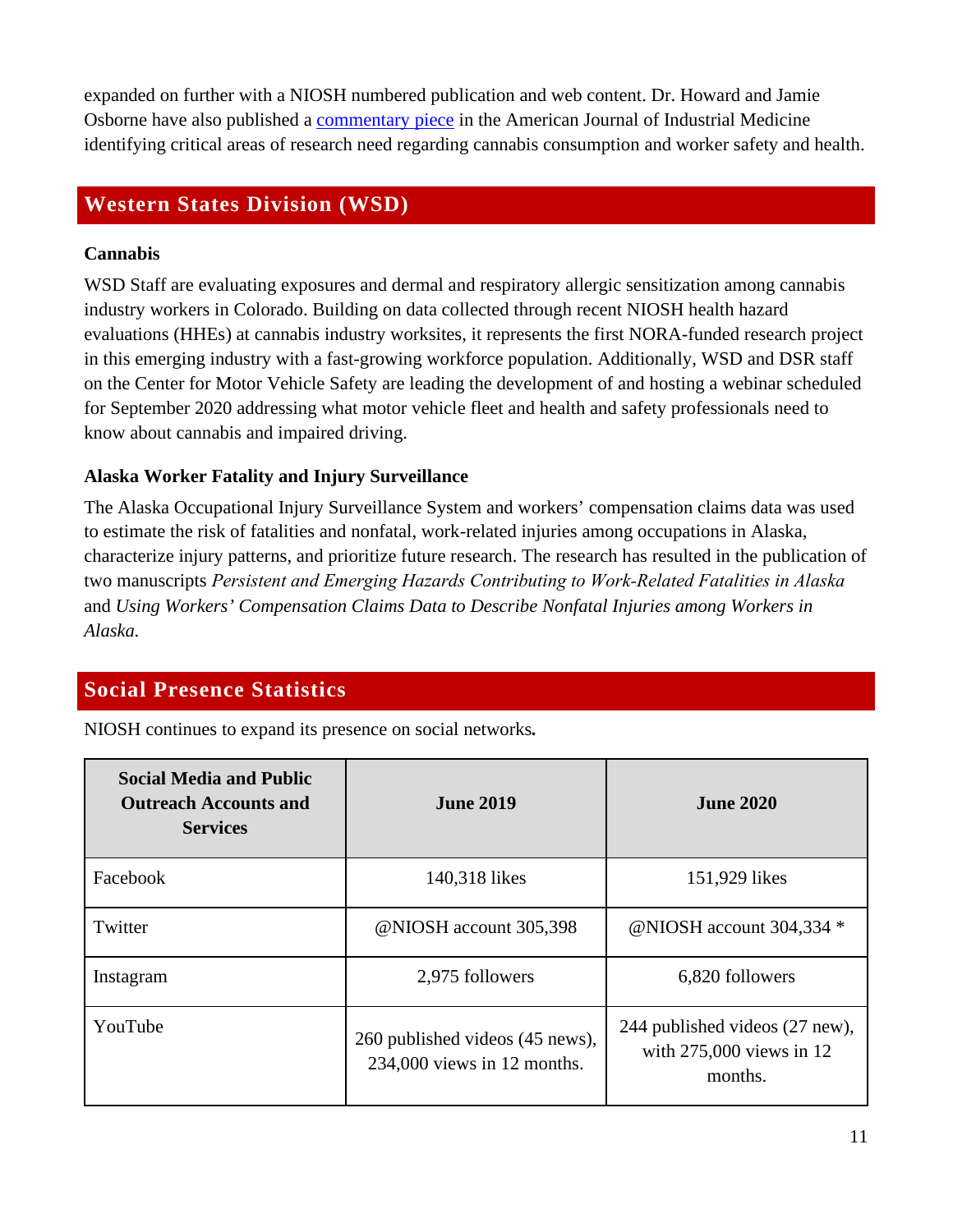| LinkedIn                          | 813 members                                                                                                                                 | 1,011 members                                                                                       |
|-----------------------------------|---------------------------------------------------------------------------------------------------------------------------------------------|-----------------------------------------------------------------------------------------------------|
| <b>Website Views</b>              | $1,363,629$ site views in June<br>2019                                                                                                      | 3,778,422 site views in June<br>2020                                                                |
| eNews Subscribers                 | CDC transitioned to a new<br>subscription services delivery<br>system in the fall of 2019 and<br>subscriber information is not<br>available | 59,022                                                                                              |
| <b>TWH Newsletter Subscribers</b> | CDC transitioned to a new<br>subscription services delivery<br>system in the fall of 2019 and<br>subscriber information is not<br>available | 60,833                                                                                              |
| Science Blog                      | Blog entries, 12 months: 54<br>Comments, 12 months: 618<br>Blog site views, 12 months:<br>386,000                                           | Blog entries, 12 months: 82<br>Comments, 12 months: 658<br>Blog site views, 12 months:<br>1,800,000 |

\* Twitter is actively deleting inactive accounts

# **NIOSH Publications**

#### **August 2020**

NIOSH Topic Page: [Hazard Communication for Disinfectants Used Against Viruses](https://www.cdc.gov/niosh/topics/disinfectant/default.html) 

NIOSH Update: [New Study Illustrates Prevalence of Hearing Loss among Noise-exposed Workers in](https://www.cdc.gov/niosh/updates/upd-08-04-20.html)  [the Services Sector](https://www.cdc.gov/niosh/updates/upd-08-04-20.html)

NIOSH Update: [Plan Ahead: Seventh Annual Stand Down to Prevent Falls in Construction](https://wwwdev.cdc.gov/niosh/updates/upd-08-13-20.html)

#### **July 2020**

[Immediately Dangerous to Life or Health \(IDLH\) Value Profile: Ethylene Dibromide \(CAS® No. 106-](https://www.cdc.gov/niosh/docs/2020-125/default.html#:%7E:text=Basis%20for%20IDLH%20Value%3A%20The%20immediately%20dangerous%20to,value%20for%20a%2030-minute%20exposure%20is%20456%20ppm.) [93-4\)](https://www.cdc.gov/niosh/docs/2020-125/default.html#:%7E:text=Basis%20for%20IDLH%20Value%3A%20The%20immediately%20dangerous%20to,value%20for%20a%2030-minute%20exposure%20is%20456%20ppm.)

#### **June 2020**